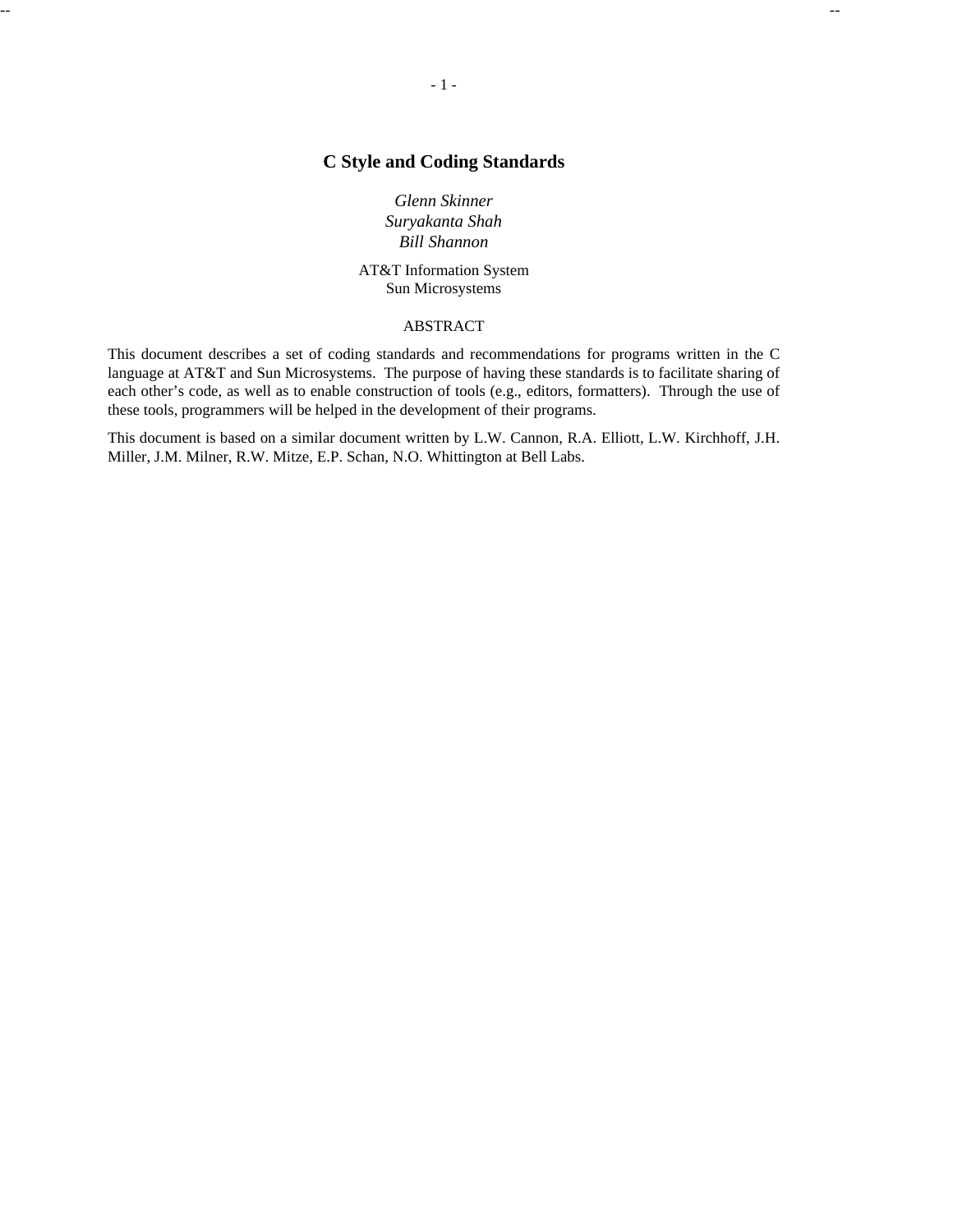# **C Style and Coding Standards**

*Glenn Skinner Suryakanta Shah Bill Shannon*

AT&T Information System Sun Microsystems

### *1.* **Introduction**

The scope of this document is the coding style used at AT&T and Sun in writing C programs. A common coding style makes it easier for several people to cooperate in the development of the same program. Using uniform coding style to develop systems will improve readability and facilitate maintenance. In addition, it will enable the construction of tools that incorporate knowledge of these standards to help programmers in the development of programs.

For certain style issues, such as the number of spaces used for indentation and the format of variable declarations, no clear consensus exists. In these cases, we have documented the various styles that are most frequently used. We strongly recommend, however, that within a particular project, and certainly within a package or module, only one style be employed. More important than the particular coding style used is consistency of coding style. This is particularly important when modifying an existing program. The modifications should be coded in the same style as the program being modified, not in the programmer's personal style.

These standards do not cover all situations. Experience and informed judgement should also be used. Inexperienced programmers who encounter unusual situations should consult 1) code written by experienced C programmers following these rules, or 2) experienced C programmers.

#### *2.* **File Naming Conventions**

UNIX $\otimes$  requires certain suffix conventions for names of files to be processed by the **cc** command.<sup>1</sup>

The following suffixes are required:

- · c source file names end with a suffix of *.c*
- assembler source file names end with a suffix of  $s^2$
- · relocatable object file names end with a suffix of *.o*
- · include header file names end with a suffix of *.h*
- · archived library files end with a suffix of *.a*
- · c-shell source file names end with a suffix of *.csh*
- · bourne shell source file names end with a suffix of *.sh*
- · yacc source file names end with a suffix of *.y*
- · lex source file names end with a suffix of *.l*

<sup>1.</sup> In addition to the suffix convention given here, it is conventional to provide "makefile" for the control file for *make* and 'README' for a summary of the contents of a directory or directory tree.

<sup>2.</sup> Assembler source files that must be pre-processed (using *cpp*) may end with a suffix of *.S*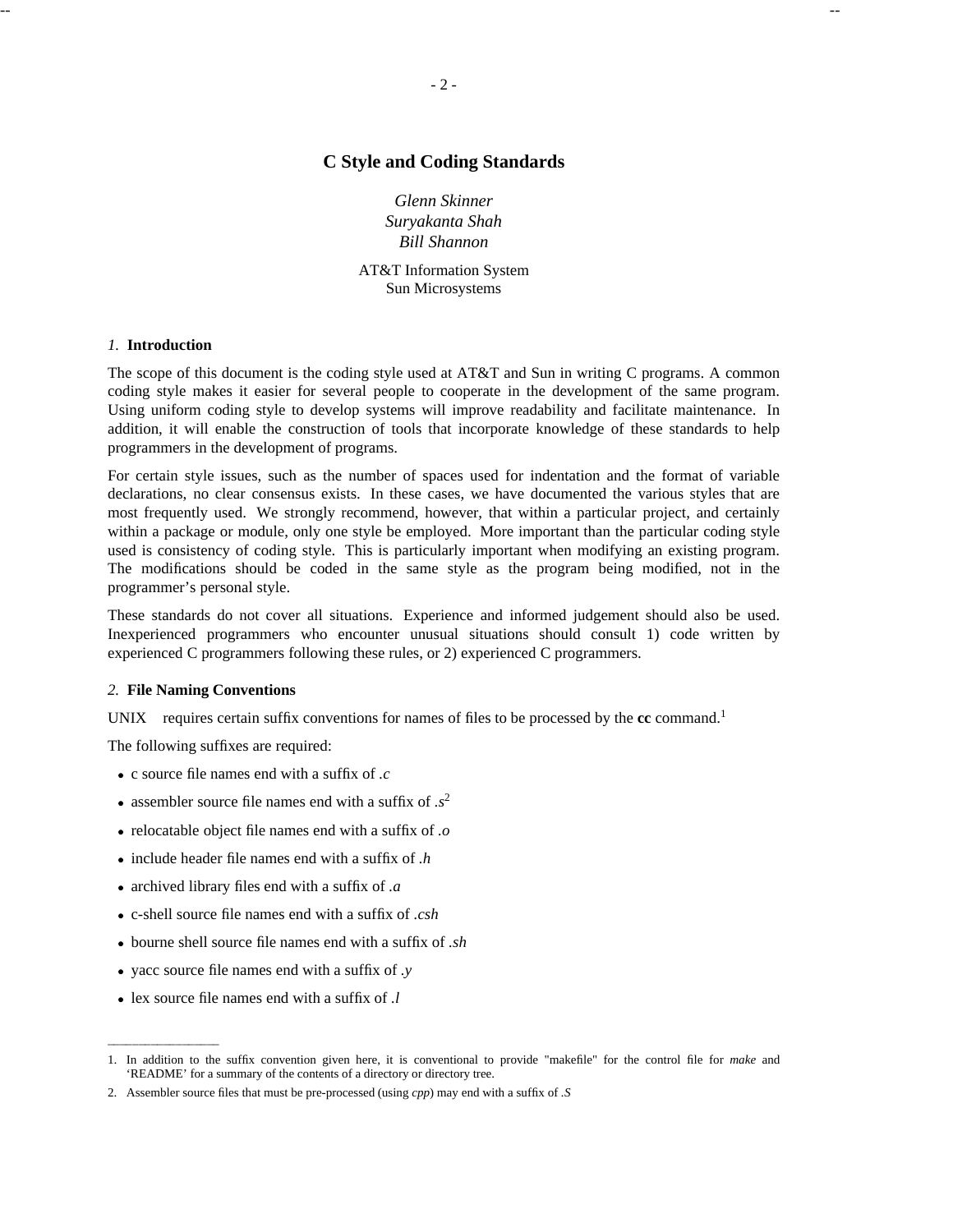### *3.* **Program Organization**

A modular code with well-defined interface is less prone to software errors, easier to maintain, and easier to enhance. Although C does not provide mechanisms for defining the modules of a program, modularity can be achieved using the techniques and conventions described below.

A module is a group of procedures and data that together implement some abstraction, for example, a memory management, symbol table, etc. Procedures and data accessed by other modules are called *public*. Procedures and data known only inside the module are called *private*. Modules are defined using two files: an *interface* file and an *implementation* file. The interface file contains the public declaration of the module. The implementation file contains the private definitions and the code for the procedures in the module.

In C, the role of an interface file is provided by a header file(.h file). The code for the procedures and data definition is provided by the implementation file (.c file). Private definitions in the implementation file are declared to be **static**. See Appendix A for an example.

Provide **modular** code where practical. The extent of modularity depends on the complexity of the problem and the performance trade-off. Use discretion in determining an appropriate balance between the two. You might want to use preprocessor macros for simple operations.

## *4.* **File Organization**

Sections in a file should be separated by blank lines. Although there is no maximum size requirement for source files, avoid using more than 3000 lines because they are cumbersome to deal with. Also, lines longer than 80 columns should be avoided because they are not handled well by all terminals<sup>3</sup>.

## *4.1* **Header Files**

The order of sections for a *.h* file (interface file) is as follows:

- 1. **SCCS Identification**: The file should begin with the SCCS identification (copyright). See Appendix B for SCCS conventions.
- 2. **#ifndef**: It is often convenient to nest header files, for example, to provide the user with a single header file which includes a number of other header files needed for a particular application in a given order. Nested header files, however, could cause a header file to be included more than once. A standard way to avoid inclusion of the same header file twice is to define a variable whose name consists of the name of the header file with illegal characters replaced by underscores, and prefixed by an underscore. Then, bracket the entire header file in an #ifndef statement, which will check whether that variable has been defined previously. A #ifndef should follow the SCCS id.
- 3. **Block Comment**: Immediately after the #ifndef should be a block comment describing the purpose of the objects in the files (whether they be functions, external data declarations, or something else). Keep the description short and to the point.
- 4. **#includes**: Any header file #includes should follow block comment.
- 5. **#defines**: Any #defines that apply to the module, but not to an element of a structure are next.
- 6. **typedefs**: Any typedefs should follow #defines.
- 7. **Structure Declarations**: If a set of #defines applies to a particular piece of global data (such as a flags word), the #defines should be immediately after the data declaration.

<sup>3.</sup> Excessively long lines which result from deep indenting are often a symptom of poorly organized code.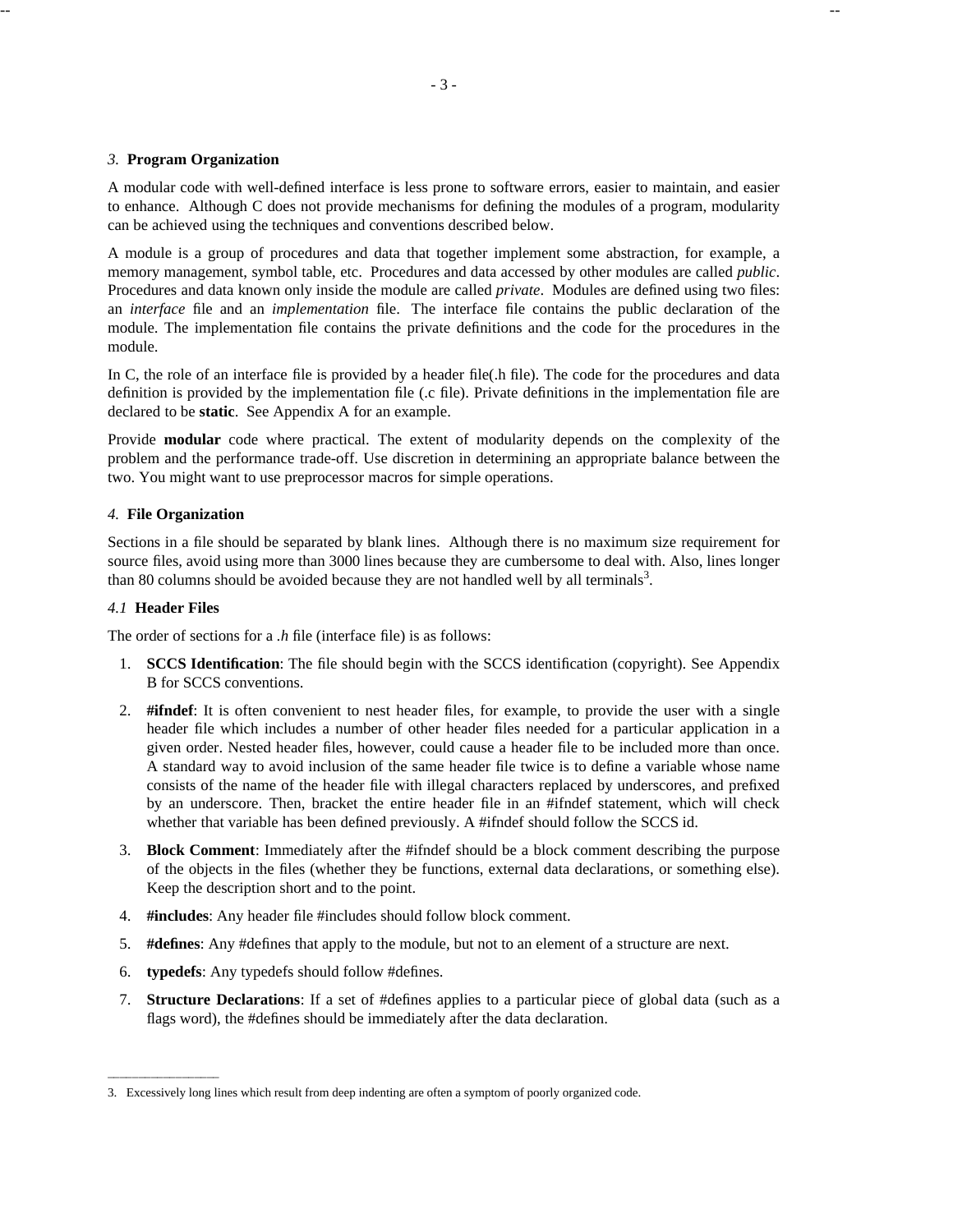- 8. **Function Declarations**: Declarations of functions should follow structure declarations. All external functions should be declared, even those that return int, or do not return a value (declare them to return void).
- 9. **External Variable Declarations**: Any external variable declarations should be next.
- 10. Do **not** define static and global variables in a header file.<sup>4</sup>

## *4.2* **Implementation Files**

The order of sections for a *.c* file (implementation file) is as follows:

- 1. **SCCS Identification**: The file should begin with the SCCS identification (copyright).
- 2. **Block Comment**: Immediately after the SCCS id should be a block comment describing the contents of the file.
- 3. **#includes**: Any header file #includes should be next.
- 4. **typedefs and #defines**: Any typedefs and #define that apply to the file should follow #includes.
- 5. **Structure Definition**: The structure definition should be next.
- 6. **Global Variable**: They should follow structure definition.
- 7. **Procedure Declarations**: The procedures in the module should be declared next. Only the private procedures need to be declared. The public procedures are always declared in the corresponding header file that has been included. Although the C compiler does not require prior declaration of a procedure that returns an int, nevertheless it is considered good practice for all of the procedures defined in the file to be pre-declared here.
- 8. **Definitions**: Finally come the definitions of the procedures themselves, each preceded by a block comment. They should be in some sort of meaningful order. Top-down is generally better than bottom-up<sup>5</sup>, and a breadth-first approach (functions on a similar level of abstraction together) is preferred over depth-first (functions defined as soon as possible after their calls). Considerable judgement is called for here. If defining large numbers of essentially independent utility functions, consider using alphabetical order.

## *5.* **Indentation**

- 1. Each level should be indented by a **tab** (8 column tab).
- 2. A line should be limited to a page boundary (code should not wrap around the terminal page). In case of a wrap around, it is often the case that the nesting structure is too complex and the code would be clearer if it were rewritten.
- 3. Insert tabs in variable declarations to align the variables. This makes the code more readable. For example,

| extern int   | v;              |
|--------------|-----------------|
| register int | count:          |
| char         | **ptr_to_strpp; |

<sup>4.</sup> Defining variables in a header file is often a symptom of poor partitioning of code between files.

<sup>5.</sup> Declaring all functions before any are defined allows the implementor to use the top-down ordering without running afoul of the single pass C compilers.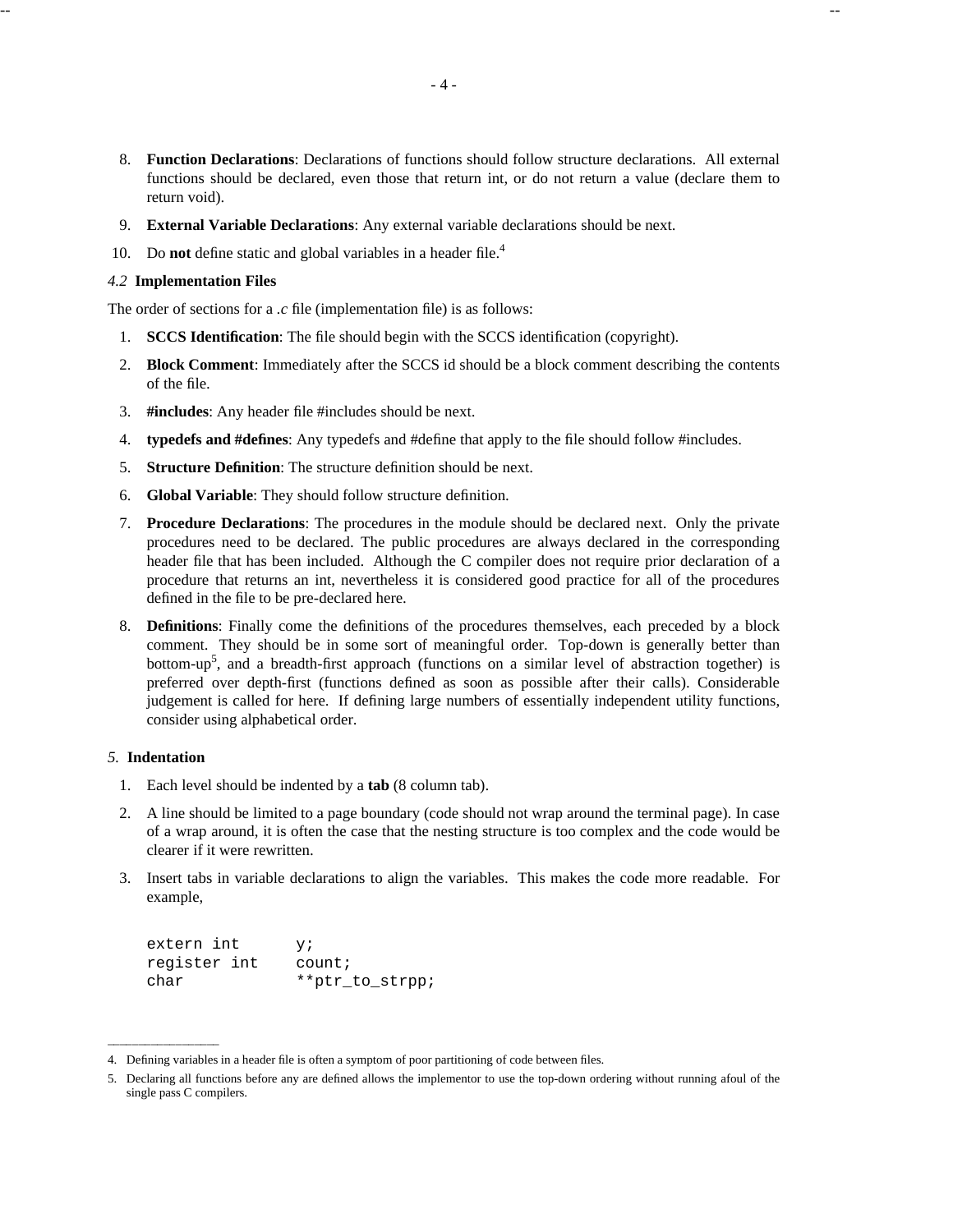4. **Function** name and formal parameters should be alone on a line in column one. It will make searching easier. The type of the value returned should be alone on a line in column one (**int** should be specified explicitly). Declarations of the formal parameters should follow function definition. Each parameter should be declared (do not default to **int**), and tabbed over one indentation level. The opening and closing braces of the function body should also be alone on a line in column one. All local declarations and code within the function body should be tabbed over at least one tab. (Labels may appear in column one.) The declarations should be separated from the function's statements by a blank line. For examples,

```
/*
* This function finds the last element in the linked list
* pointed to by nodep and return a pointer to it.
*/
Node *
tail(nodep)
     Node *nodep;
{
     register Node *np; /* current pointer advances to NULL */
     register Node *lp; /* last pointer follows np */
     np = lp = nodepiwhile ((np = np->next) != NULL)
           lp = np;return (lp);
}
```
5. Occasionally, an expression will not fit in the available space in a line, for example, a procedure call with many arguments. The expression should be **broken** after the last comma in the case of a function call (never in the middle of a parameter expression), or after the last operator that fits on the line. The continuation line should never start with a binary operator. In the case of function call, function argument in the next line should be aligned with the first character to the right of the left parenthesis in the previous line. For example,

```
function(long_expression1, long_expression2,
         long expression3, long expression4,
         long_expression5, long_expression6)
```
In other cases, the next line should be indented by a half or a full tab stop. If needed, subsequent continuation lines should be broken in the same manner, and aligned with each other. For example,

```
if (long_logical_test_1 || long_logical_test_2 ||
    long_logical_test_3) {
      statements;
}
```
6. The rules on how to indent particular C constructs such as **if** statements, **for** statements, **switch** statements, etc., are described below in the section 7.2 on compound statements.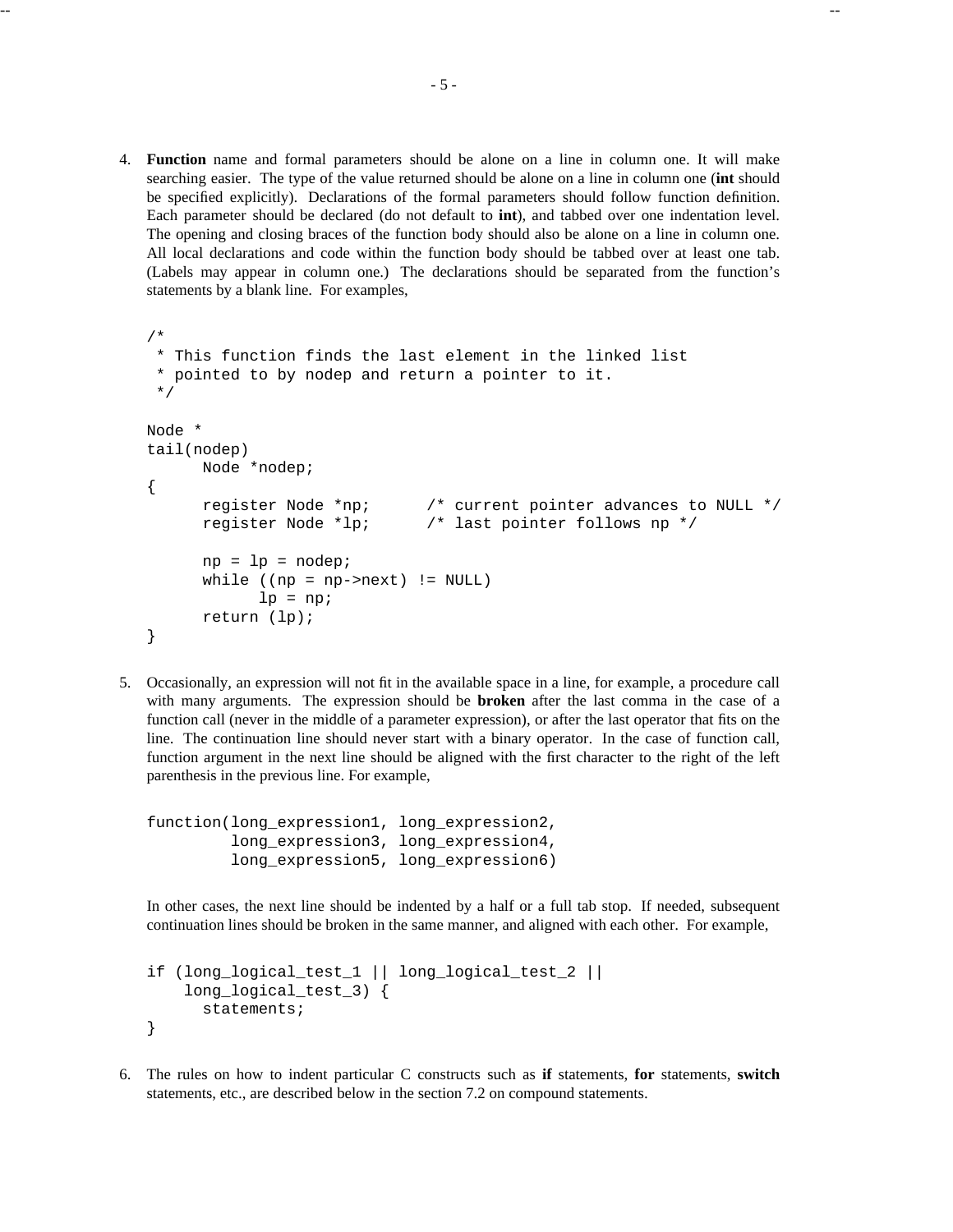-- --

#### *6.* **Comments in C Programs**

Comments should only contain information that is germane to reading and understanding the program. Misleading comments are worse than no comments. Comments should include the following:

- 1. Nontrivial design decisions and out of ordinary situation such as "side effect" which help reader should be well commented. Avoid duplicating information that is obvious from the code.
- 2. If an external variable or a parameter of type pointer is changed by the function, that fact should be noted in a comment.
- 3. Provide appropriate comments if you are falling through a case statement.
- 4. Each declaration should be commented as to its use. Temporary "throwaway" (e.g., loop counter) variables and the self-evident names of constants are exception to this rule. The comments should be tabbed so that they line up underneath each other<sup>6</sup>.
- 5. Avoid information that is likely to become out-of-date.
- 6. Comments should not be enclosed in large boxes drawn with asterisks or other characters.
- 7. Comments should never include special characters, such as form-feed and backspace.
- 8. A description of how the corresponding package is built or in what directory it should reside should not be included in a comment.
- 9. Comments should not include a list of authors nor a modification history.

There are three styles of comments: **block**, **single-line**, and **trailing**. These are discussed in the next section.

## *6.1* **Block Comments**

Block comments are used to describe the contents of files, the functions of procedures, and data structures and algorithms.

- 1. Block comments should be used at the beginning of each file and before each procedure.
- 2. The file containing main() should include a description of the program functionality and its command line syntax at the beginning of the file. All other files should describe only their own contents.
- 3. The block comment that precedes each procedure should document its function, input parameters, algorithm, and returned value.

The opening  $\frac{1}{2}$  of a block comment should be in column one. There should be a  $*$  in column 2 before each line of text in the block comment, and the closing \*/ should be in columns 2-3 (so that the \*'s line up). This enables *grep ˆ.\\** to catch all of the block comments in a file. There is never any text on the first or last lines of the block comment. The initial text line is separated from the \* by a single space, although later text lines may be further indented, as appropriate.

<sup>6.</sup> So should the constant names and their defined values.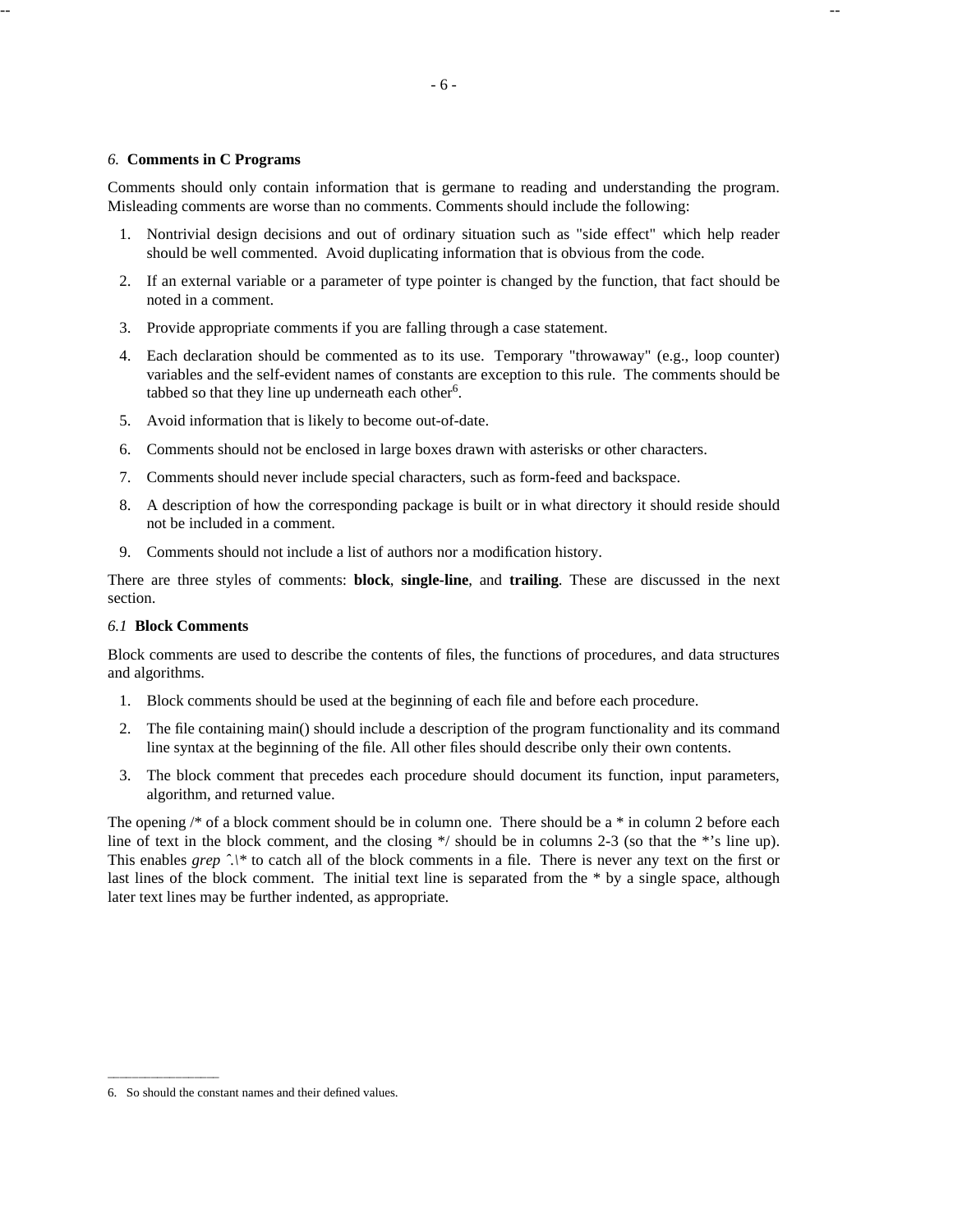```
/*
 * Here is a block comment.
 * The comment text should be spaced or tabbed over
 * and the opening slash-star and closing star-slash
 * should be alone on a line.
 */
```
In many cases, block comments inside a function are appropriate. The format for such comments should follow the above convention except that they should be indented to the same indentation level as the code that they describe.

## *6.2* **Single-Line Comments**

Single-Line comments are useful to describe non-obvious loop conditions and return values of functions.

1. A single line comment must be indented over to the indentation level of the code that follows. The comment text should be separated from the opening  $\frac{1}{2}$  and closing  $\frac{1}{2}$  by a space<sup>7</sup>.

```
if (argc > 1) {
      /* Get input file from command line. */
      if (freopen(argv[1], "r", stdin) == NULL)error("can't open %s\n", argv[1]);
}
```
2. A block comment should be used when a single line is insufficient.

### *6.3* **Trailing Comments**

Trailing comments are most useful for documenting declarations. Trailing comments appear on the same line as the code they describe.

- · Trailing comments should be tabbed over far enough to separate them from the statements.
- · All comments about parameters and local variables should be tabbed so that they line up underneath each other.
- · If more than one trailing comment appears in a block of code, they should all be tabbed to the same tab setting.

```
if (a == 2)return (TRUE); /* special case */
else
       return (isprime(a)); /* odd numbers only */
```
· Avoid the assembly language style of commenting every line of executable code with a trailing comment.

<sup>7.</sup> Except for the special lint comments **/\*ARGSUSED\*/** and **/\*VARARGS***n***\*/** (which should appear alone on a line immediately preceding the function to which they apply), and **/\*NOTREACHED\*/**.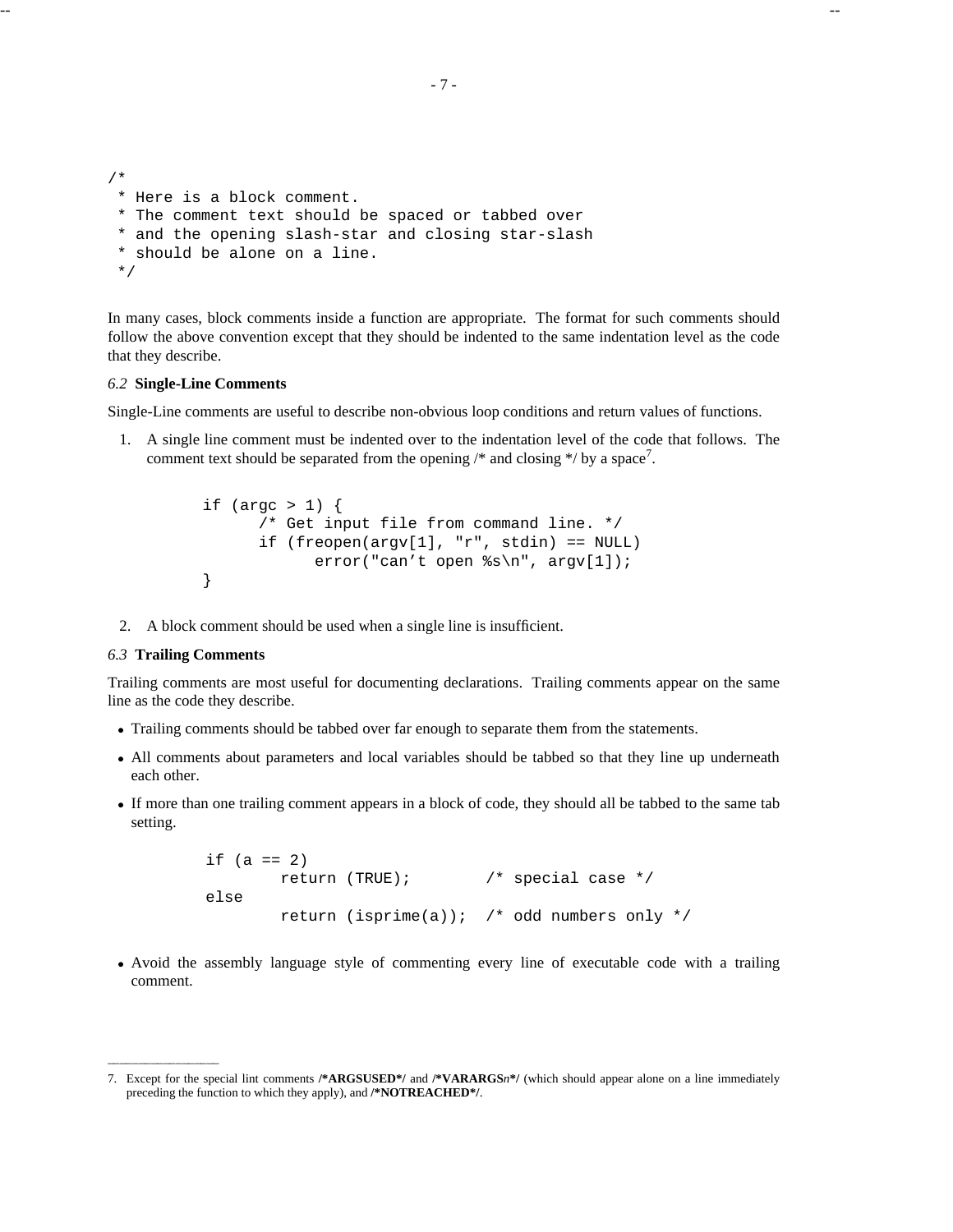#### *7.* **Declaration**

Following standards should be used for declaration:

1. One declaration per line is preferred, because it encourages commenting. For example, *this style*

| int level; | /* indentation level */         |  |
|------------|---------------------------------|--|
| int size;  | /* size of symbol table $*/$    |  |
| int lines; | $/*$ lines read from input $*/$ |  |

*is preferred over*

int level, size, lines;

However, the latter style is acceptable for declaration of several temporary variables of primitive types such as int or char.

2. Do not mix variables and functions in a declaration statement. For example,

```
long dbaddr, get_dbaddr(); /* WRONG */
```
3. Do not declare the same variable name in an inner block<sup>8</sup>. For example,

```
void
func()
{
      int cnt;
         ...
      if (condition) {
            register int cnt; /* WRONG */
             ...
      }
}
```
Even though this is valid C, the potential confusion is enough that  $\lim_{n \to \infty}$  will complain about it when given the −**h** option.

4. For structure and union template declarations, each element should be alone on a line with a comment describing it. The opening brace  $( \n\} )$  should be on the same line as the structure tag, and the closing brace should be alone on a line in column one. For example,

<sup>8.</sup> In fact, avoid any local declarations that override declarations at higher levels.

<sup>9.</sup> *Lint* is a C program checker that examines C source files to detect and report type incompatibilities, inconsistencies between function definitions and calls, potential program bugs, etc.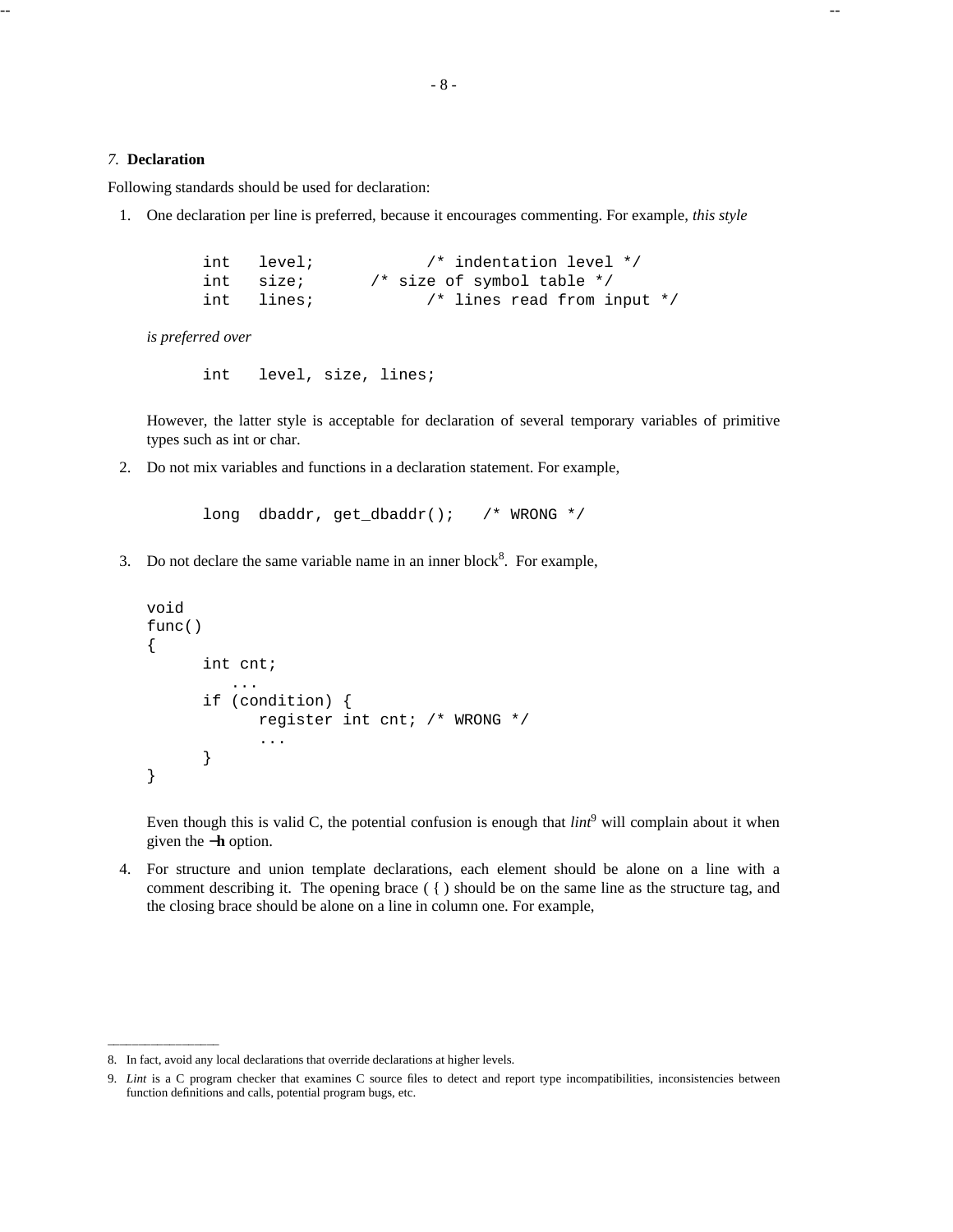```
struct boat {
     int wllength; /* water line length in feet */
     int type; /* see below */
     long sarea; \frac{1}{2} /* sail area in square feet */
};
/* defines for boat.type */
#define KETCH 1
#define YAWL 2
```
- 5. All **extern** variables that are defined in a given module, but that need to be referenced in other modules, must be declared in a separate header file. For example, the audit module can define the variable "aud\_stat" by providing it in the "aud\_ex.h" header file. Other modules which need to reference the "aud\_stat" variable should include the "aud\_ex.h" header file. Any module that needs to have **extern** variables must provide a modulename ex.h header file.
- 6. Variables and functions whose access is confined to a single source file should be declared **static**<sup>10</sup> . This lets the reader know explicitly that a function and variable are private, and also eliminates the possibility of name conflicts with variables and procedures in other files.
- 7. Every function should be given an explicit return value. If the function does not return a value, then it should be given the return type **void**.
- 8. The **typedef** declarations are used to parameterize the program for portability and modification. It is also used to provide better documentation. The use of **typedef**, however, *hides* the underlying type. This is particularly a problem for programmers, e.g., kernel programmers, who need to be concerned with efficiency and therefore need to be aware of the implementation details. The choice of whether or not to use typedefs is left to the implementor. The typedefs should only be used for the reasons specified above, rather than to save keystrokes. The example below demonstrates two inappropriate uses of typedef $11$ .

```
typedef char *Mything1; /* These typedefs are inappropriately */
typedef int Mything2; /* used in the code that follows. */
int
can read(t1)
     Mything1 t1;
{
     Mything2 t2;
     t2 = access(t1, R_QK); /* access() expects a (char *) */
     if (t2 == -1) /* and returns an (int) */
          takeaction();
     return (t2); \qquad \qquad /* can read() returns an (int) */
}
```
<sup>10.</sup> Unfortunately, sometimes this is not desirable because it poses a problem of accessing these variables via a debugger.

<sup>11.</sup> In both cases, the code would pass *lint*, but depends on the underlying types and would break if these were to change: Some people claim that this is a bug in *lint*.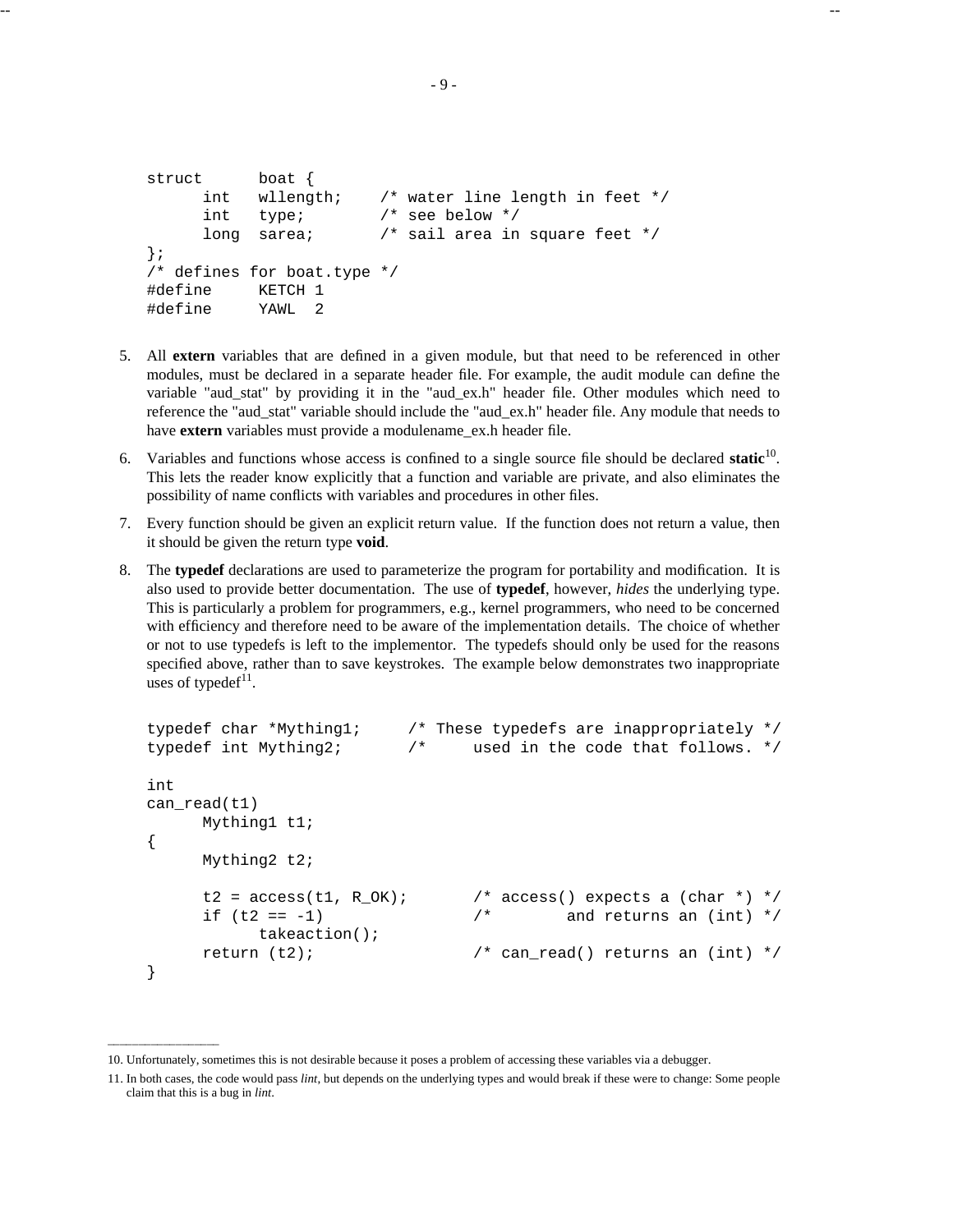9. **Typedef** should not be used to define a pointer to a structure, because it is often necessary and usually helpful to be able to tell if a type is a pointer. For example,

```
typedef label {
     ...
     ...
} *seclebp; /*WRONG*/
```
should not be used.

#### *8.* **Statements**

## *8.1* **Simple Statements**

1. Each line should contain at most one statement. For example,

 $\arctan x + i \arctan x - i$  /\* WRONG \*/

2. Do not use the comma operator to group multiple statements on one line, or to avoid using braces. As illustrated below:

```
if (err)
      fprintf(stderr, "error"), exit(1); /* WRONG */
```
3. Do not nest the ternary conditional operator (?:). For example,

```
num = cnt < tcnt ? (cnt < fcnt ? fcnt : cnt) :
tcnt < bcnt ? tcnt : bcnt > fcnt ? fcnt : bcnt; /* WRONG */
```
## *9.* **Compound Statements**

Compound statements are statements that contain lists of statements enclosed in {} braces.

- 1. The enclosed list should be indented one more level in the compound statement itself.
- 2. The opening left brace should be at the end of the line beginning the compound statement and the closing right brace should be alone on a line, positioned under the beginning of the compound statement<sup> $12$ </sup>. (See examples below.)
- 3. To use braces around a single statement when it is part of a control structure, such as an **if-else** or **for** statement, is up to the individual. For example,

<sup>12.</sup> Note that the left brace that begins a function body is the only occurrence of a left brace which should be alone on a line.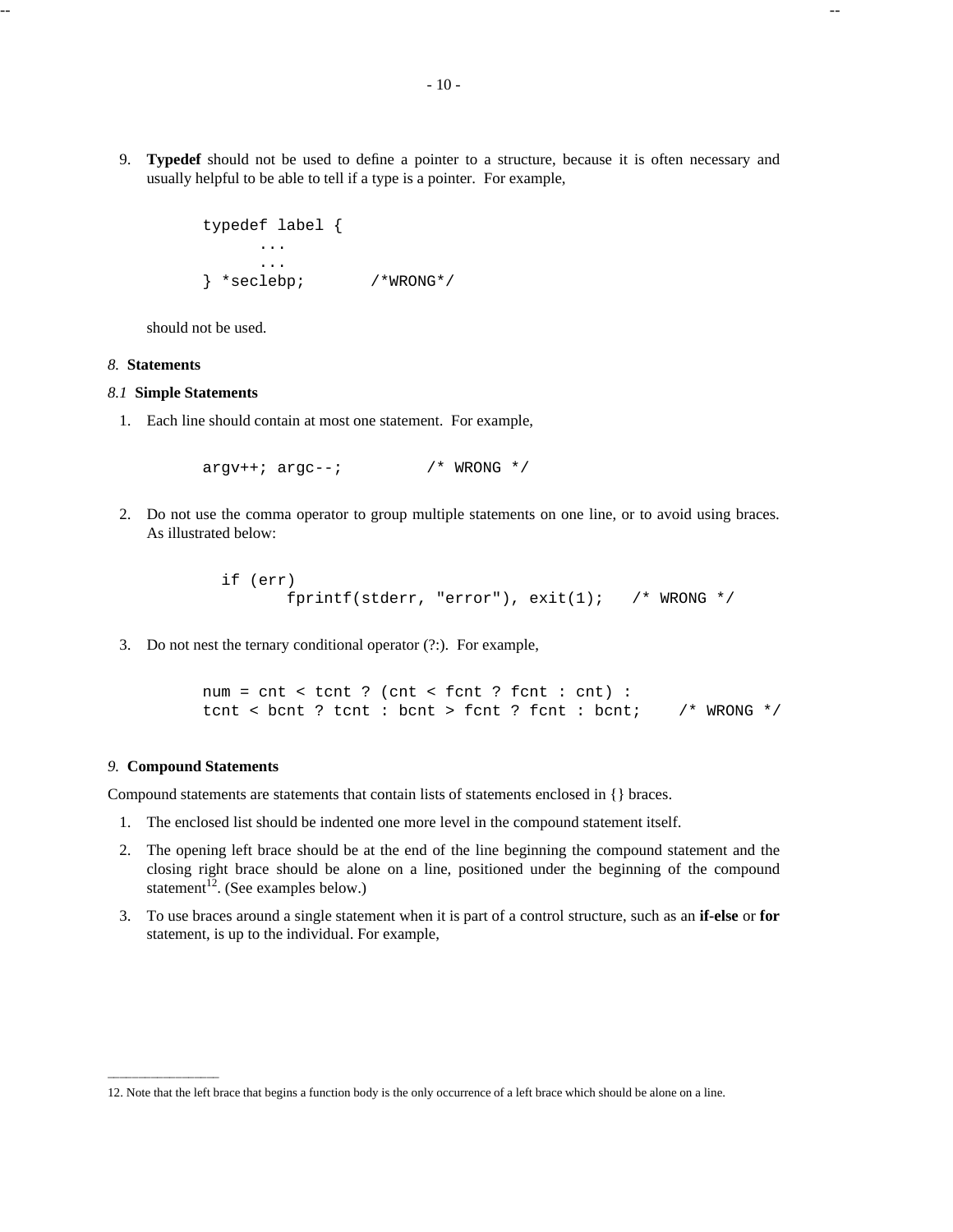```
if (condition) {
      if (other_condition)
            statement;
}
```
However, a particular project should adopt only one convention $13$ .

4. Do not use braces, if the body of a **for** or **while** loop is empty.

```
while (*p++ != c);
```
5. **if, if-else, if-else if-else** statements should have the following form:

```
if (condition) {
      statements;
}
if (condition) {
      statements;
} else {
      statements;
}
if (condition) {
      statements;
} else if (condition) {
      statements;
} else if (condition) {
      statements;
}
```
6. **for statement** should have the following form:

```
for (initialization; condition; update) {
      statements;
}
```
When using the comma operator in the initialization or update clauses of a **for** statement, avoid more than three variables. More than three variables make the expression too complex. If needed, use separate statements outside the **for** loop (for the initialization clause), or at the end of the loop (for the update clause).

<sup>13.</sup> Braces makes it easier to add or delete statements without thinking about whether braces should be added or removed. Also function calls might actually be macros that expand into multiple statements, always using braces allows such macros to always work safely.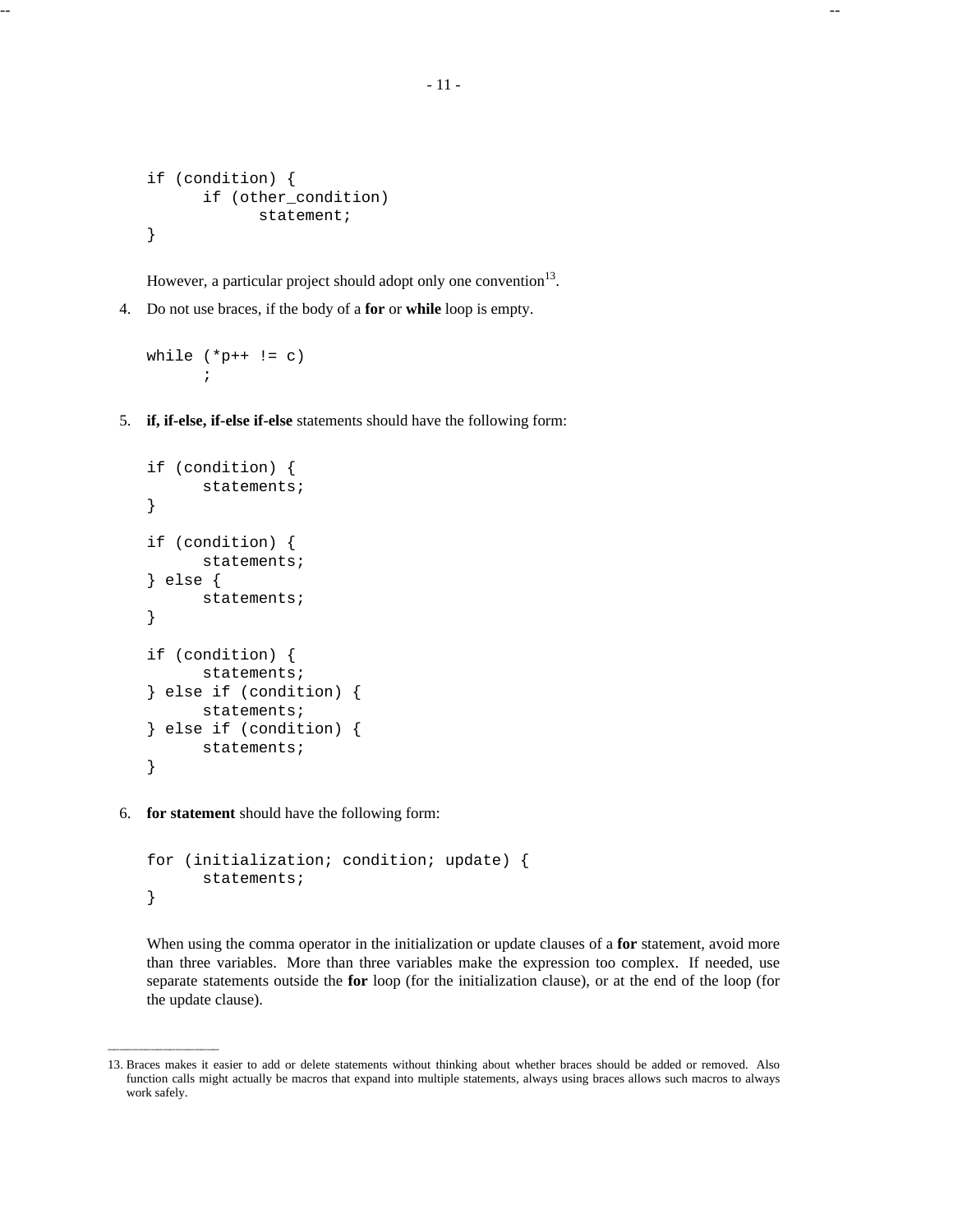-- --

7. **while statement** should have the following form:

```
while (condition) {
      statements;
}
```
8. **do-while statement** should have the following form:

```
do {
      statements;
} while (condition);
```
9. **switch statement** should have the following form:

```
switch (condition) {
case ABC:
case DEF:
      statements;
      break;
case XYZ:
      statements;
      break;
default:
      statements;
      break;
}
```
Every **switch** statement should include a default case. The last **break**<sup>14</sup> is redundant, but it prevents a fall-through error if another **case** is added later after the last one. The fall-through feature of the C **switch** statement should rarely, if ever, be used (except for multiple case labels as shown in the example).

Whenever the blocks contain several statements, use a blank line to set off the individual arms of the switch. For example,

<sup>14.</sup> A **return** statement is sometimes substituted for the **break** statement, especially in the **default** case.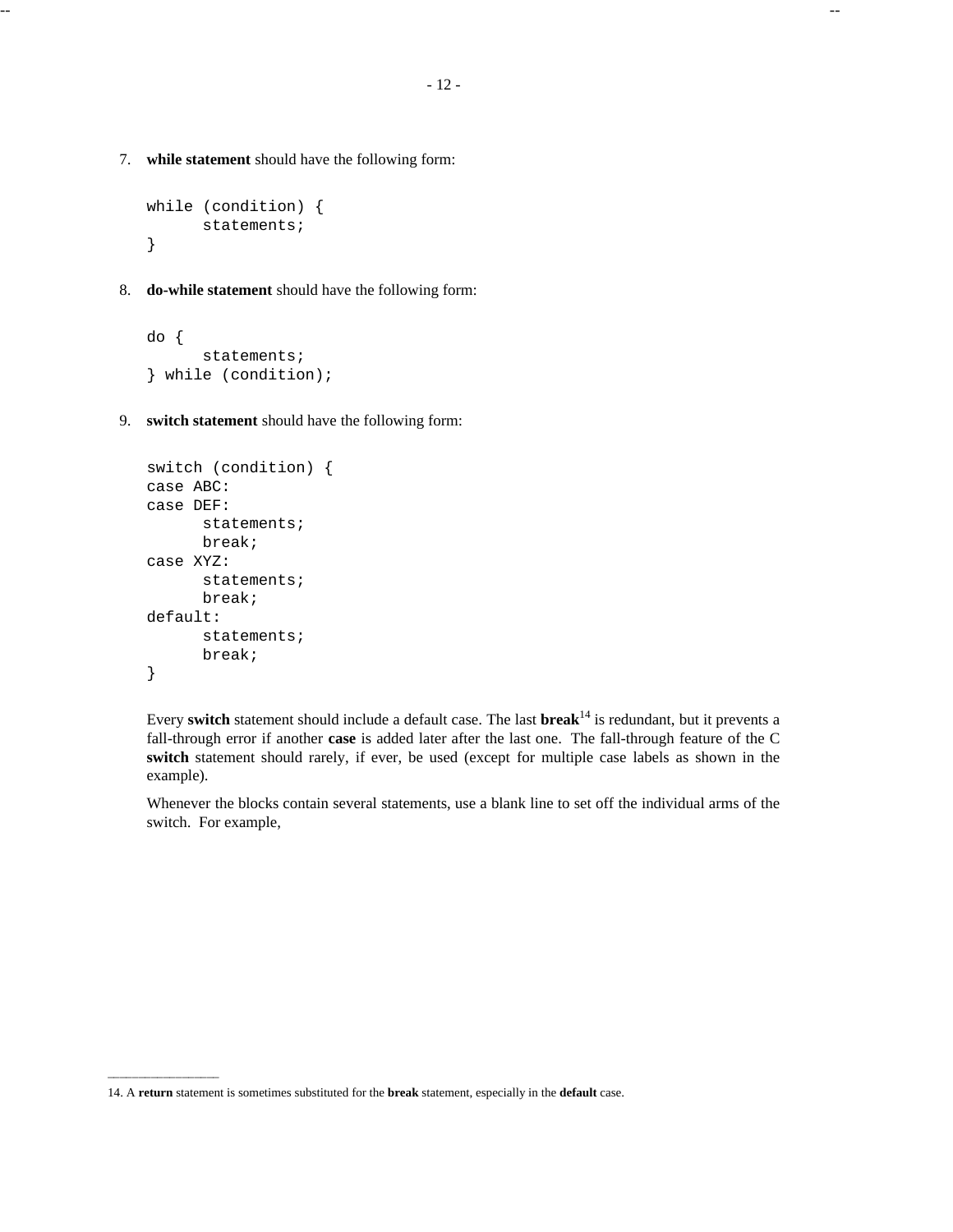```
switch (condition) {
case ABC:
case DEF:
      statement1;
      .
      .
      statementn;
      break;
case XYZ:
      statement1;
      .
      .
      statementm;
      break;
default:
      statements;
      break;
}
```
## *10.* **White Space**

### *10.1* **Blank Lines**

Blank lines improve readability by setting off sections of the code that are logically related. A blank line should always be used in the following circumstances:

- 1. After the #include section.
- 2. After blocks of #defines of constants, and before and after #defines of macros.
- 3. Between structure declarations.
- 4. Between procedures.
- 5. After local variable declarations, and between the opening brace of a function and the first statement of the function if there are no local variable declarations.

# *10.2* **Blank Spaces**

Blank spaces should be used in following circumstances:

1. A **keyword**<sup>15</sup> and its opening parenthesis should be separated by a space. Blanks should not be used between a **procedure** name (or macro call) and its opening parenthesis. This helps to distinguish keywords from procedure calls.

<sup>15.</sup> Note that **sizeof** and **return** are keywords, whereas **strlen** and **exit** are not.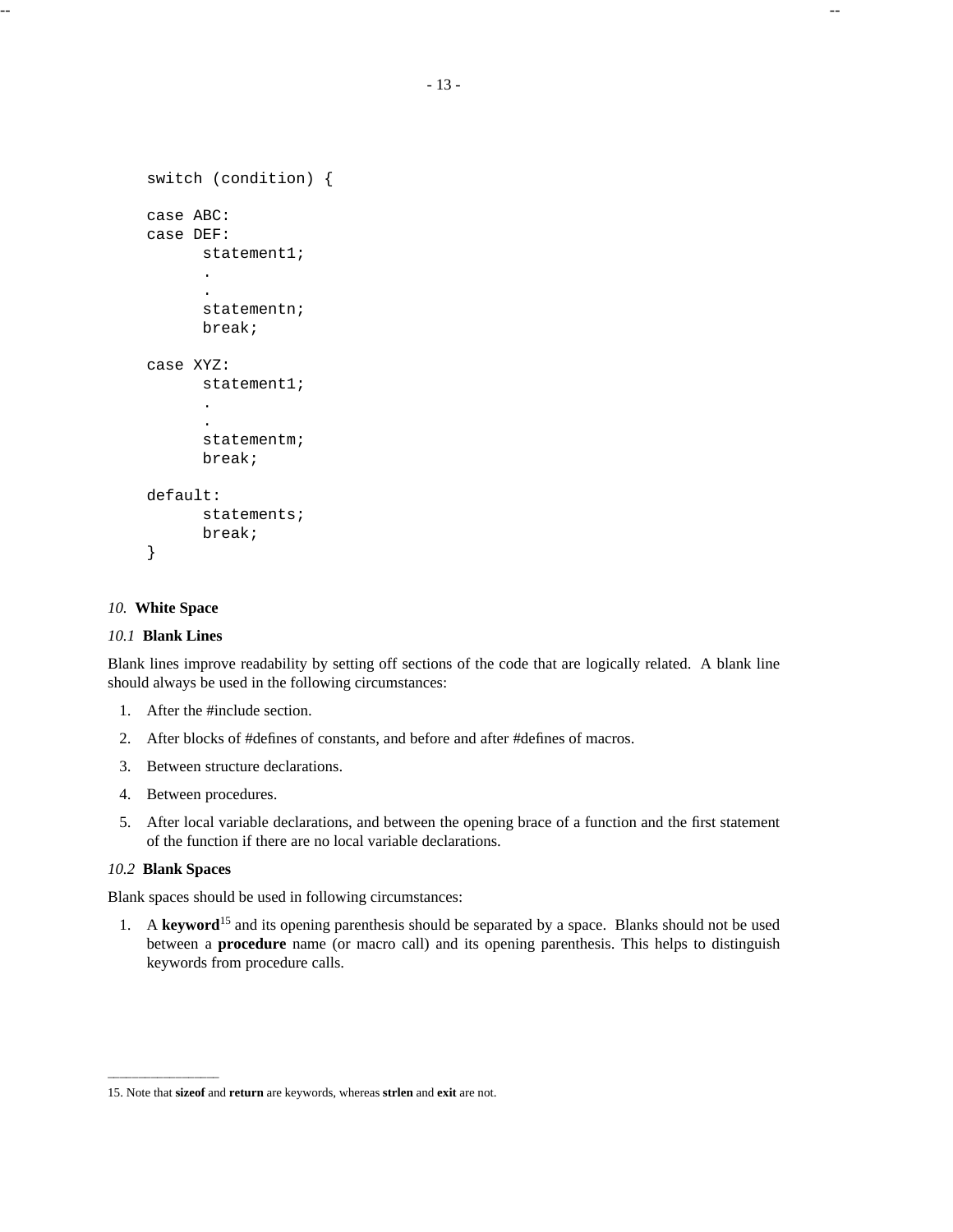strcmp(x, "done");  $/$ \* no space between strcmp and '(' \*/ if (cond)  $\frac{1}{2}$  /\* space between if and '(' \*/

- 2. Blanks should appear after the commas in argument lists.
- 3. All binary operators except **.** and  $\rightarrow$  should be separated from their operands by blanks<sup>16</sup>. In other words, blanks should appear around assignment, arithmetic, relational, and logical operators. Blanks should never separate unary operators such as unary minus, address ('**&**'), indirection ('**\***'), increment ('**++**'), and decrement ('**--**') from their operands. For example,

```
a := c + d;
a = (a + b) / (c * d);
strp−>field = str.fl - ((x & MASK) >> DISP);
while (*d++ = *s++)n++;
```
4. The expressions in a **for** statement should be separated by blanks, e.g.,

```
for (expr1; expr2; expr3)
```
5. Casts should not be followed by a blank, with the exception of function calls whose return values are ignored, e.g.,

(void) myfunc((unsigned)ptr, (char  $*(x)$ ;

6. Form-feeds should never be used to separate functions. Instead, separate functions into separate files, if desired.

### *11.* **Naming Conventions**

Naming conventions make programs more understandable by making them easier to read. They can also give information about the function of the identifier, e.g., constant, named type, that can be helpful in understanding the code.

Here are some rules that should be followed:

- 1. Variable and function names should be short yet meaningful. One character variable names should be avoided except for temporary ''throwaway'' variables. Use variables **i**, **j**, **k**, **m**, **n** for integers, **c**, **d**, **e** for characters, and **p** for pointers. Avoid variable **l** because it is hard to distinguish **l** from **1** on some printers and displays.
- 2. Pointer variables should have a ''p'' appended to their names for each level of indirection. For example, a pointer to the variable **dbaddr** (which contains disk block addresses) can be named **dbaddrp** (or perhaps simply **dp**). Similarly, **dbaddrpp** would be a pointer to a pointer to the variable **dbaddr**.

<sup>16.</sup> Some judgment is called for in the case of complex expressions, which may be clearer if the ''inner'' operators are not surrounded by spaces and the ''outer'' ones are.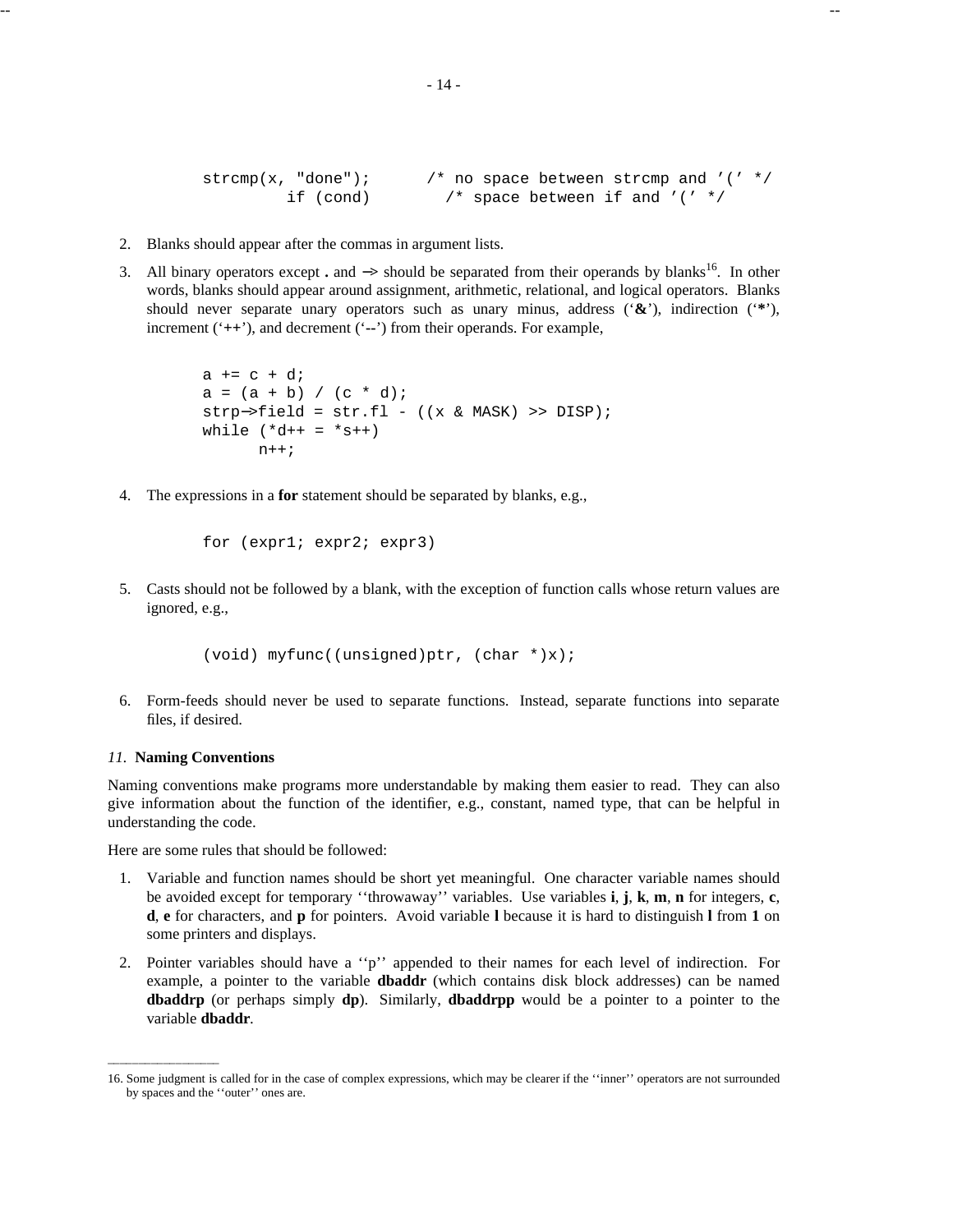- 3. Separate "words" in a long variable name with underscores, e.g., **create\_panel\_item**<sup>17</sup> .
- 4. **#define** names for constants should be in all CAPS.
- 5. Two conventions are used for named types, i.e., **typedef**s. The name can end in "-t" or its first letter can be capitalized. For example,

```
typedef enum { FALSE, TRUE } bool_t;
typedef struct node node t;
```
OR

```
typedef enum { FALSE, TRUE } Bool;
typedef struct node Node;
```
- 6. Macro names should be all CAPS except if the macro also exists as a function. In the latter case, the name should be only in lower case.
- 7. Variable names, structure tag names, and function names should be in lower case.

Note: in general, with the exception of named types, it is best to avoid names that differ only in case, like **foo** and **FOO**, that can cause confusion.

8. The individual items of **enum**s should be unique. **enum** names can be guaranteed uniqueness by prefixing them with a tag identifying the package or module to which they belong. For example,

enum rainbow { rb red, rb orange, rb green, rb blue };

9. Every external name should be prefixed by a short unique name. This name should identify the module associated with the external name. For example,

```
int nfs_stat; /* variable belongs in nfs module */
int vm stat; /* variable belongs to vm module */
```
## *12.* **Programming Practice**

- 1. Numerical constants should not be coded directly<sup>18</sup>.
- 2. The **#define** feature of the C preprocessor should be used to assign a meaningful name. This will also make it easier to administer large programs since the constant value can be changed uniformly by changing only the **#define**.
- 3. The **enum** data type is the preferred way to handle situations where a variable takes on only a discrete set of values, since additional type checking is available through *lint*.
- 4. Use of **goto** is discouraged. The main place where **goto**s can be employed is to break out of several levels of **switch**, for, and while nesting<sup>19</sup>.

<sup>17.</sup> Mixed case names, e.g., **CreatePanelItem**, are strongly discouraged.

<sup>18.</sup> The constants -1, 0, and 1 may appear in a **for** loop as counter values.

<sup>19.</sup> The need to do such a thing may indicate that the inner constructs should be broken out into a separate function, with a success/failure return code.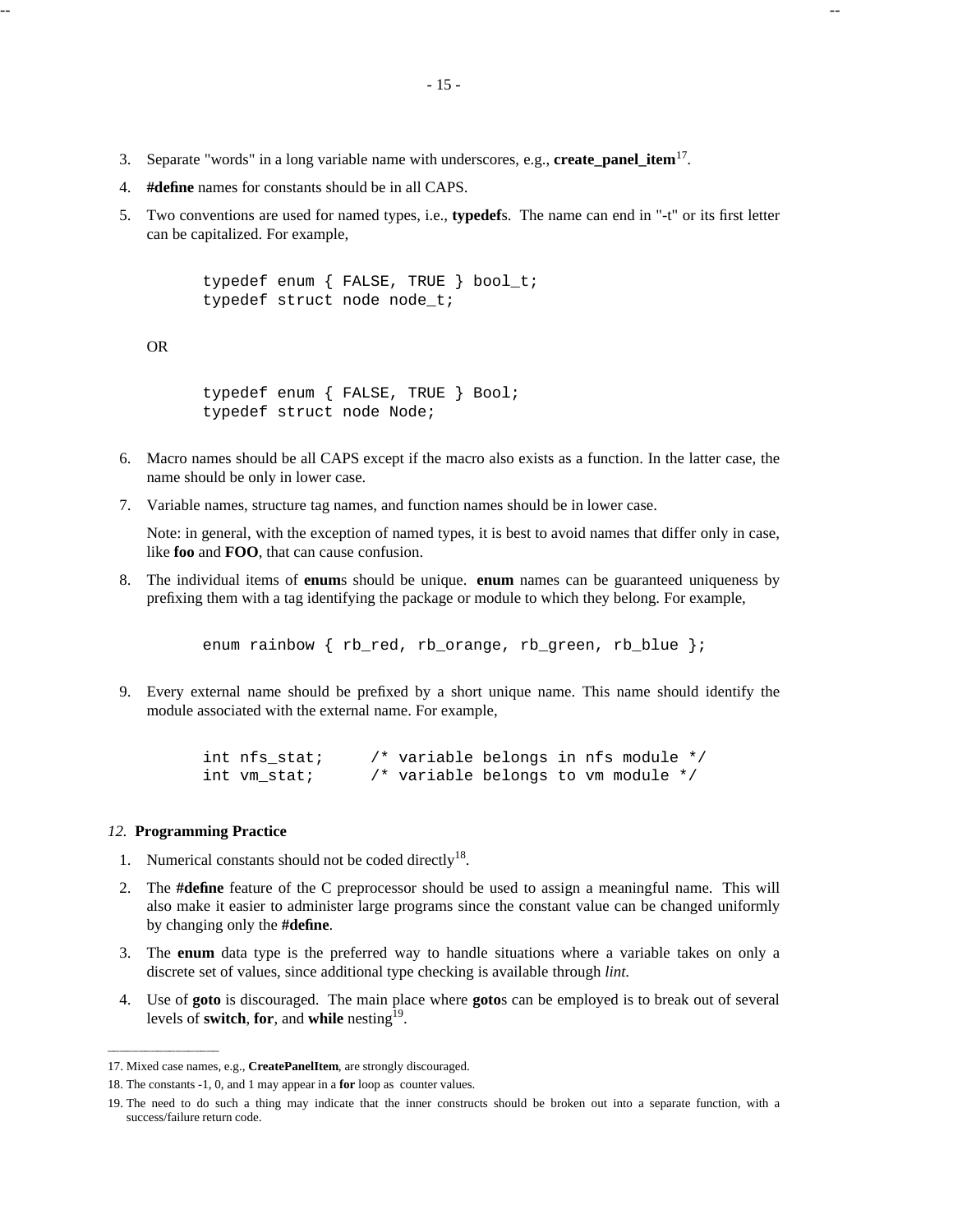5. Do not use a **goto** to branch to a label within a block. For example,

```
goto label; /* WRONG */
     ...
     for (\ldots) {
           ...
label: statement;
           ...
     }
```
6. Do not bury a variable initialization in the middle of a long declaration. For example,

int a, b,  $c = 4$ , d, e; /\* This is NOT a good style \*/

7. Avoid assigning several variables to the same value in a single statement. Do not use multiple assignments, because it is hard to read, for complex expressions. For Example,

foo\_bar.fb\_name.fchar =  $bar_f$ oo.fb\_name.lchar = 'c';

- 8. It is generally a good idea to use parentheses liberally in expressions involving mixed operators to avoid operator-precedence problems.
- 9. Do not rename members of a structure using **#define** within a subsystem; instead, use a *union*. However, **#define** can be used to define shorthand notations for referencing members of a union. For example, *instead of*

```
struct proc {
           ...
           int p_lock;
           ...
     };
#define p_label p_lock
use
     struct proc {
           ...
          union {
                int p_lock;
                int p_label;
           \} p_un;
           ...
     };
#define p_lock p_un.p_lock
#define p_label p_un.p_label
```
10. At the end of an **#ifdef** construct which is use to select among a required set of options (such as machine types), include a final **#else** clause. This clause should contain a useful but illegal statement so that the compiler will generate an error message if none of the options has been defined: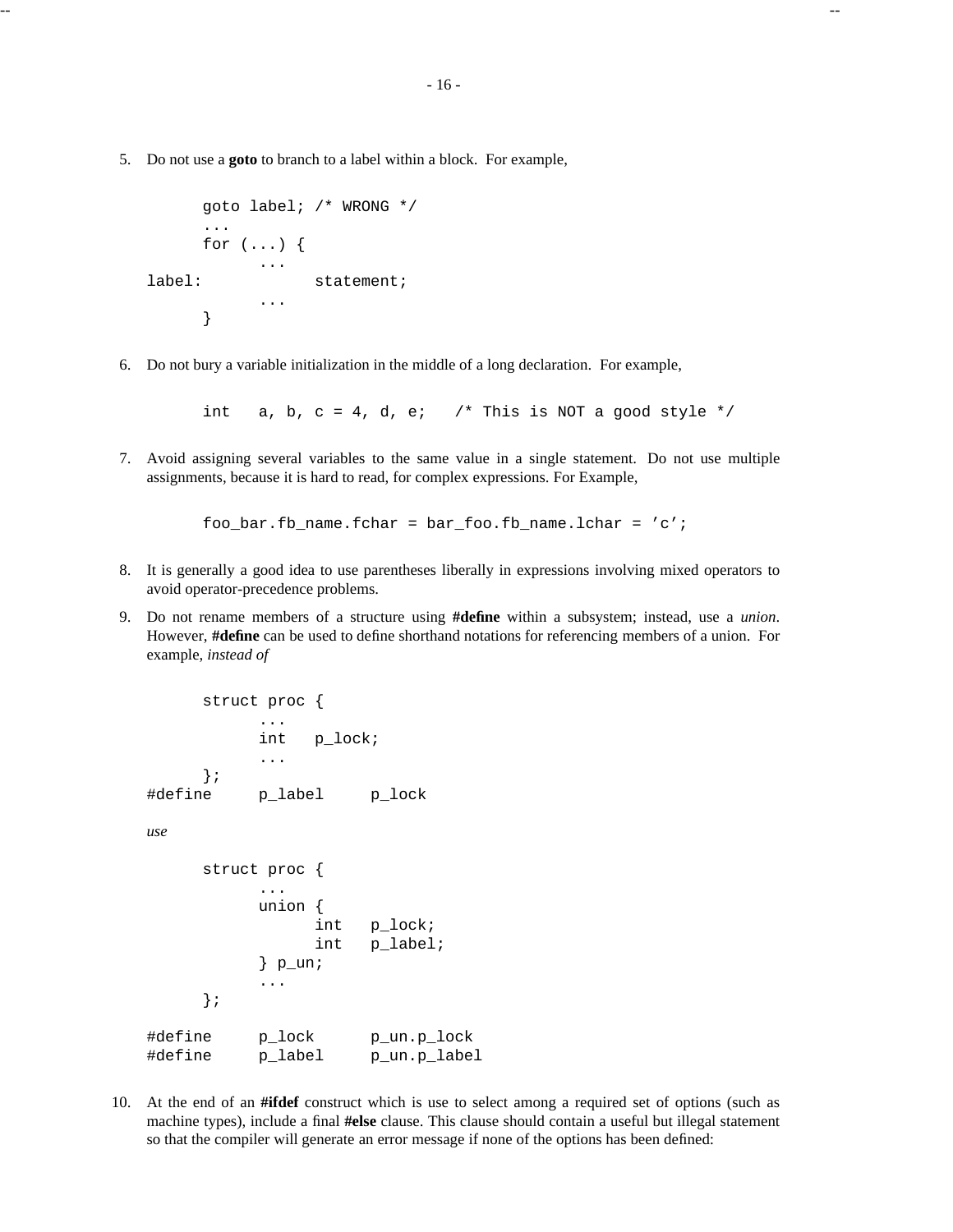```
#ifdef vax
     ...
#elif sun
     ...
#elif u3b2
     ...
#else
     print unknown machine type;
#endif /* machine type */
```
11. Do not use the boolean negation operator (**!**) with non-boolean expressions. In particular, never use it to test for a NULL pointer or to test for success of the **strcmp** function, e.g.,

```
char *p;
...
if (!p) /* WRONG */
    return;
if (!strcmp(*argv, "-a")) /* WRONG */
    aflag++;
```
12. Do not use the assignment operator in a place where it could be easily confused with the equality operator. For instance, in the simple expression

> if  $(x = y)$ statement;

it is hard to tell whether the programmer really meant assignment or the equality test. Instead, use:

if  $((x = y) != 0)$ statement;

13. Don't change C syntax via macro substitution, e.g.,

#define BEGIN {

It makes the program unintelligible to all but the perpetrator.

## *13.* **Miscellaneous Comments**

Try to make the structure of your program match the intent.

1. *Replace*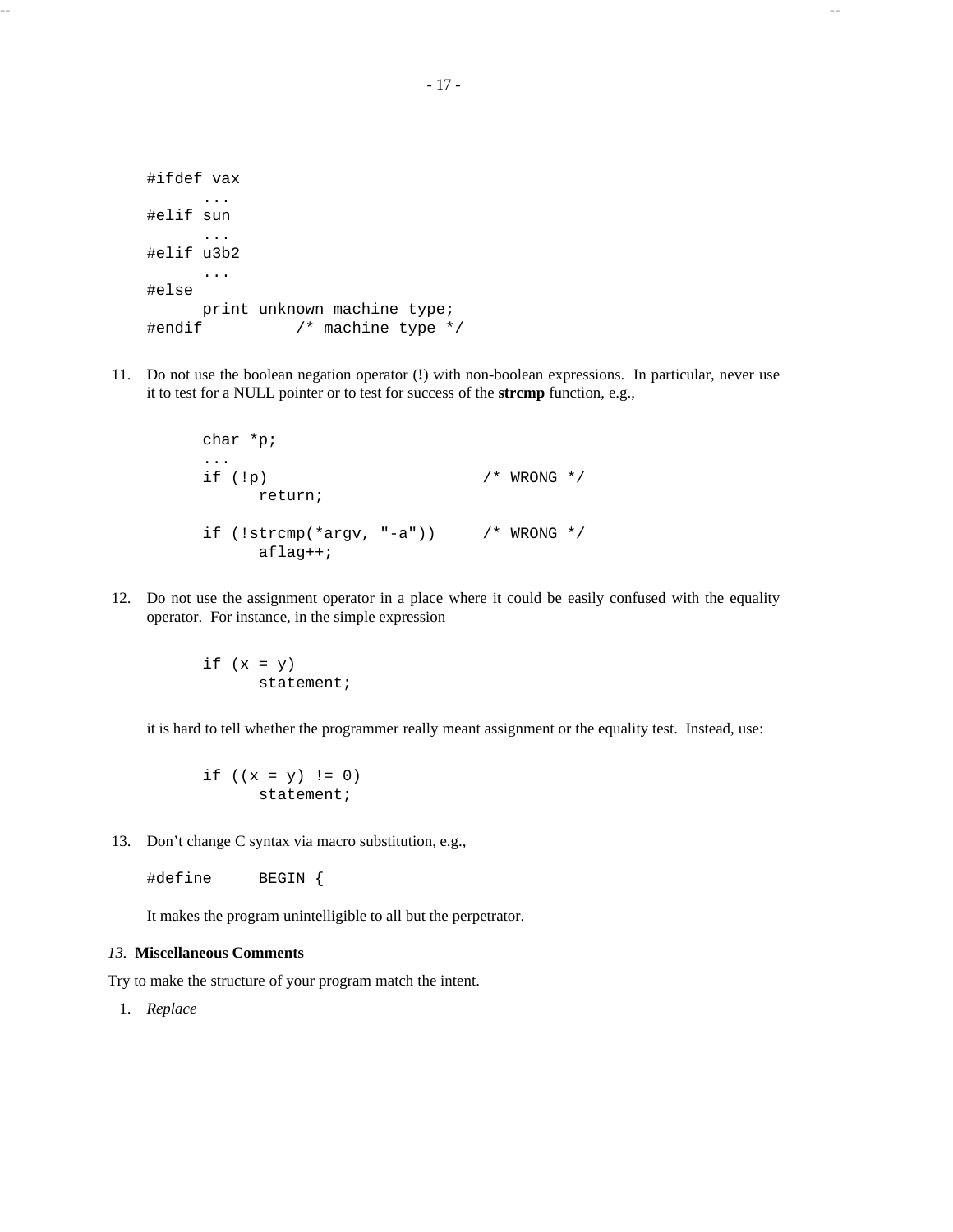```
if (boolean_expression)
      return (TRUE);
else
      return (FALSE);
```
*with*

return (boolean\_expression);

2. *Similarly*,

```
if (condition)
      return (x);
return (y);
```
*is usually clearer when written as:*

```
if (condition)
      return (x);
else
      return (y);
```
3. Do not default the boolean test for nonzero, i.e.

```
if (f() != FAIL)
```
*is better than*

if  $(f()$ 

even though **FAIL** may have the value 0 which is considered to mean false by  $C^{20}$ . This will help you out later when somebody decides that a failure return should be −1 instead of 0. An exception is commonly made for predicates, which are functions which meet the following restrictions:

- · has no other purpose than to return true or false.
- · returns 0 for false, 1 for true, nothing else.
- · is named so that the meaning of (say) a 'true' return is absolutely obvious. Call a predicate **is\_valid** or **valid**, not **check\_valid**.
- 4. Use of embedded assignments can improve the run-time performance. However, one should consider the tradeoff between increased speed and decreased maintainability that results when embedded assignments are used in artificial places. For example, the code:

<sup>20.</sup> A particularly notorious case is using **strcmp** to test for string equality, where the result should never be defaulted.